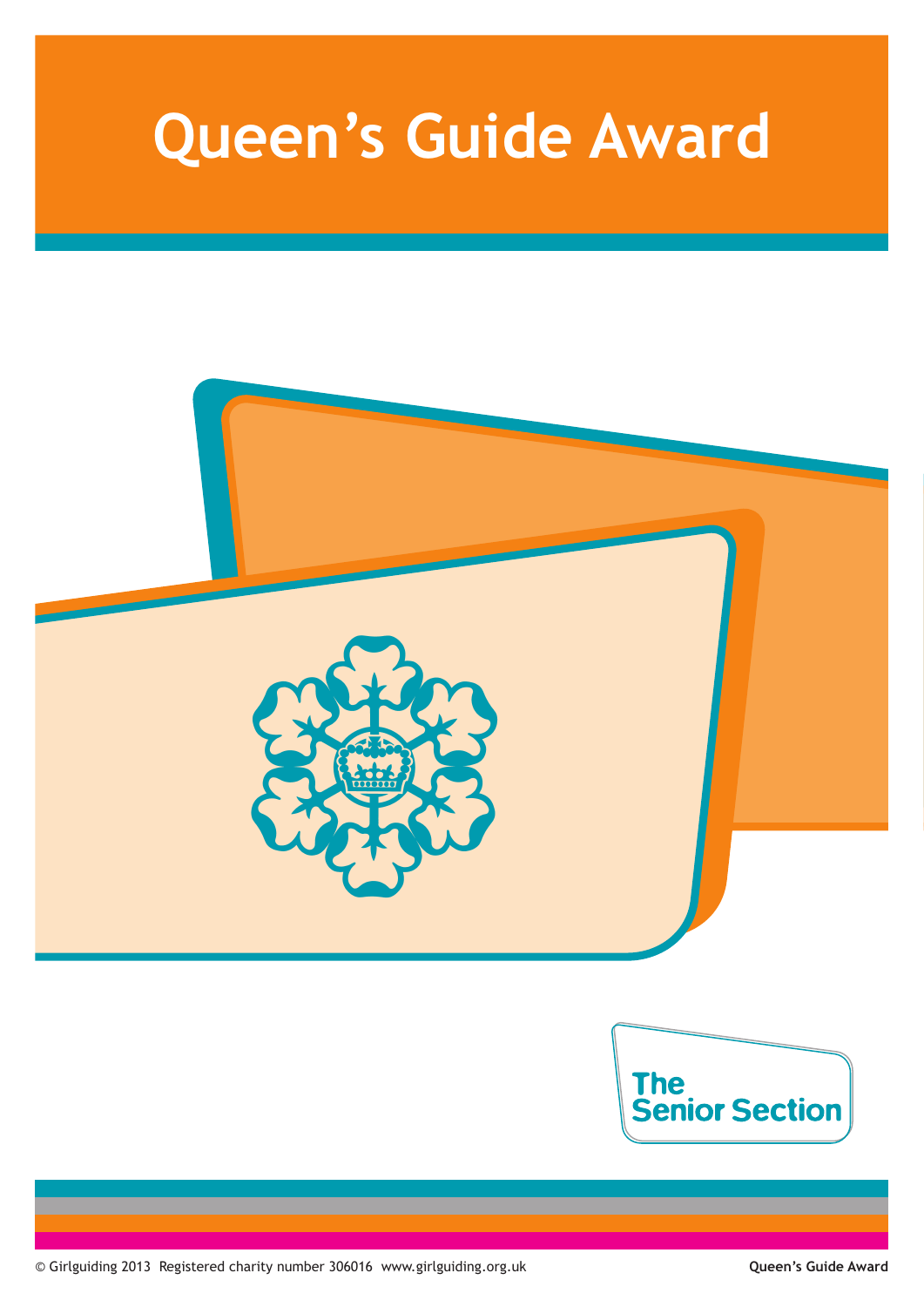## **Queen's Guide Award**

### **Contents**

| <b>Introduction</b>                                                                                                                                                                                                      | 3                                                                |
|--------------------------------------------------------------------------------------------------------------------------------------------------------------------------------------------------------------------------|------------------------------------------------------------------|
| Why do the Queen's Guide Award?<br>What you have to do<br>Getting started<br>Mentors and assessors<br>What counts?<br>Planning<br>Taking a break<br>Recording what you have done<br>Finished?<br>Support<br>Don't forget | 3<br>3<br>$\overline{3}$<br>3<br>4<br>4<br>6<br>6<br>6<br>6<br>6 |
| <b>Service in guiding</b>                                                                                                                                                                                                | 8                                                                |
| Element 1<br>Element 2<br>Element <sub>3</sub><br>Element 4                                                                                                                                                              | 8<br>8<br>8<br>9                                                 |
| <b>Outdoor challenge</b>                                                                                                                                                                                                 | 10                                                               |
| Element 1<br>Element 2                                                                                                                                                                                                   | 10<br>10 <sup>°</sup>                                            |
| <b>Personal skill and development</b>                                                                                                                                                                                    | 14                                                               |
| <b>Community action</b>                                                                                                                                                                                                  | 15                                                               |
| Element 1<br>Element 2<br><b>Topics</b>                                                                                                                                                                                  | 15<br>15<br>16                                                   |
| <b>Residential experience</b>                                                                                                                                                                                            | 18                                                               |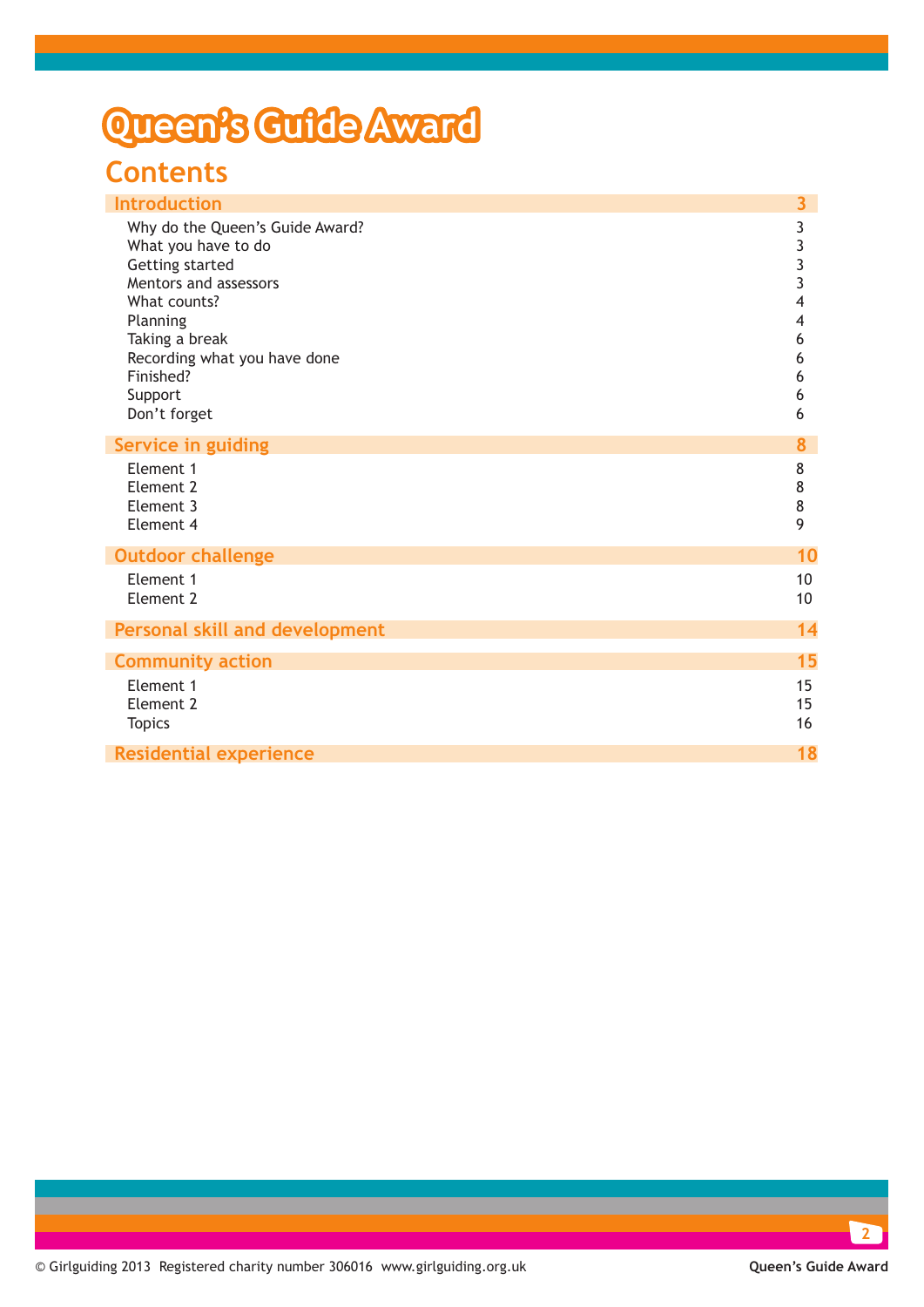## **Introduction**

The Queen's Guide Award is the highest award you can work towards in guiding. It gives you the chance to develop your skills while contributing to guiding and your local community – at an impressive level! It is open to members aged 16 to 25 and must be completed within three years from the start date or before your 26th birthday, whichever is sooner.

### **Why do the Queen's Guide Award?**

The Queen's Guide Award isn't just a great achievement to share with other members of guiding. Potential employers and further education institutions will also be impressed with your accomplishment, which shows you have challenged yourself and achieved your goals in a range of different areas.

The Queen's Guide Award programme can be matched with activities you are already doing in guiding, meaning you can get more than one award for the challenges you are undertaking.

### **What you have to do**

The award is based on the concepts of personal challenge and participation, so don't rush it or take the easiest options. Your Mentor or Adviser will be able to help you decide if something is a challenge for you or not.

The award is split into five sections.

- **O** Service in guiding Take an active role in guiding at a range of levels.
- **O** Outdoor challenge Build your teamwork and leadership skills in a glorious outdoor setting. Where you go and what you do is up to you!
- **O** Personal skill development Try a new skill and develop it, or take an existing skill to a new level for a minimum of 60 hours over 12 months. A personal skill could be anything from ballet to circus skills, or from performing magic tricks to becoming a technology whizz!
- **O** Community action Get more involved with the world around you and gain a greater understanding of it through practical and research projects of your choice.
- **O** Residential spend two nights and three days away from home with new people.

#### **Don't forget**

If you haven't made your Promise, you'll need to before the end of your second year working for the award to show your commitment to guiding.

### **Getting started**

Get started by talking to your local Commissioner or Unit Leader. They will put you in contact with your County Queen's Guide Award Coordinator and arrange for your Go! record to be updated.

### **Mentors and assessors**

You will need a Mentor to support you while working towards the award. Before you start, you should agree a plan of what you will be undertaking for the award with your Mentor. This is a good time to work out what you are doing that can count towards other awards and qualifications.

Choose a Mentor who you know through guiding and who can offer you advice and guidance while you are working on the award. Any changes to your initial plan should be talked through with your Mentor. You should also keep your Queen's Guide Award Coordinator informed.

Before starting each clause or element, you will need to pick someone to be an assessor, who will confirm you have completed the challenge at the end. Agree your choice of assessor with both your Mentor and Coordinator.

For each element, ask somebody involved in the activity to be your assessor. It could be a Leader in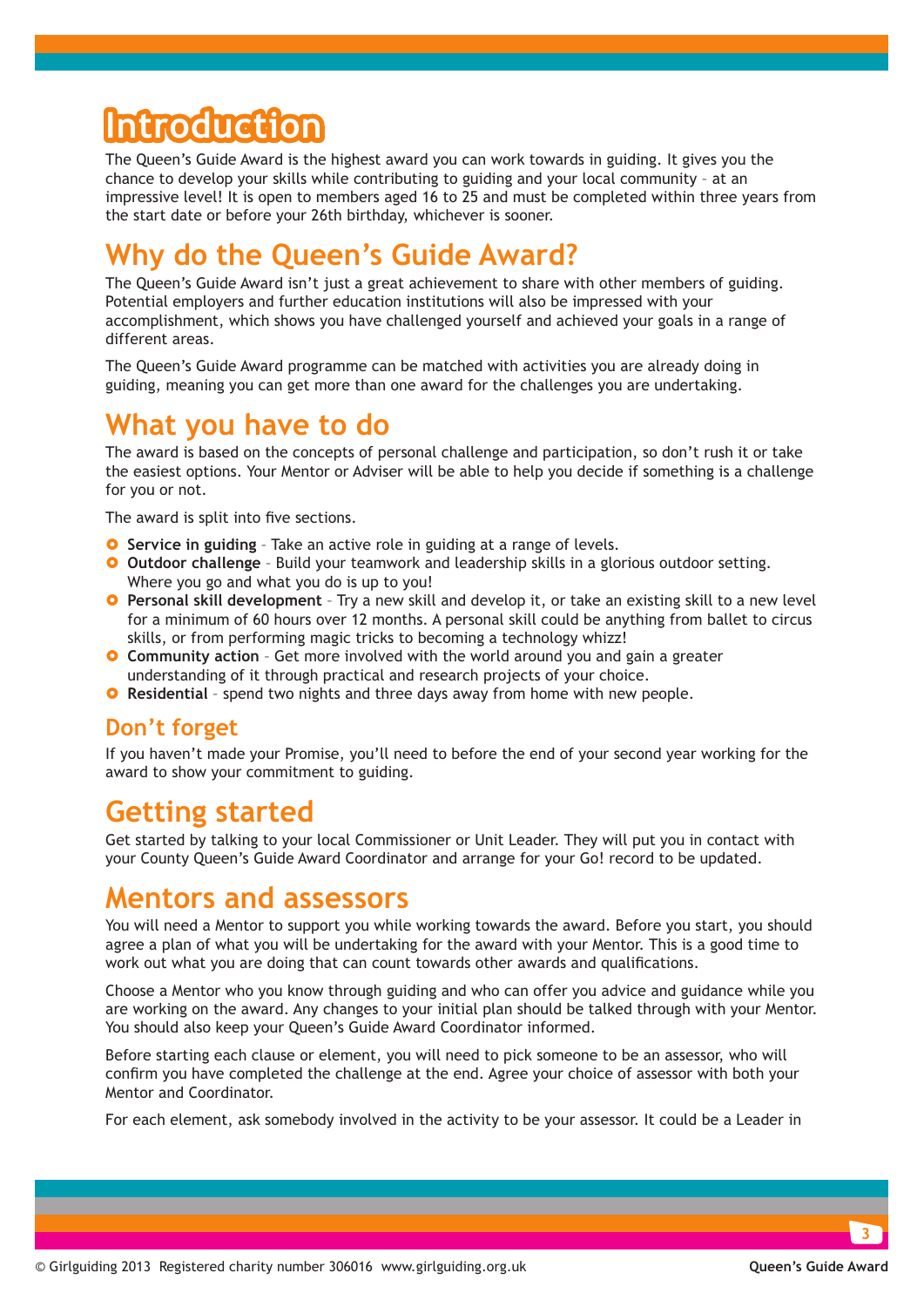the unit you work with or it could also be someone outside guiding who is an expert on the topic your challenge relates to, for example a sports coach. If you are working with new people, it may be someone you do not know very well. Make sure you ask the person to be your assessor as early as possible so that they can review your progress with you throughout the activity. You should think about who you are going to ask when you are planning, so you have time to approach them and ensure they are happy to assess you. Make sure you show your assessors the 'Message to assessors' on page 1 of your *Queen's Guide Award Record Book.*

### **What counts?**

Projects that you are undertaking for other awards may be counted towards your Queen's Guide Award as long as this is included in your initial plan. Activities should not be counted towards more than one challenge or element within the award, so take care when planning what you are going to do. Projects that you are doing at school, college or work may not be used, although if you wish to develop these projects further then they may count towards your award. Remember, each project or event can be used for only one clause or element. If you are unsure if something can be counted or not, discuss it with your Mentor.

### **Planning**

You need to put together a plan of what you will do towards your Queen's Guide Award and have activities agreed prior to starting them. On page 5 is an example of a completed plan. [This planning](http://www.girlguiding.org.uk/seniorsection/whatcanido/awardsandqualifications/queenguideaward.html)  template can be downloaded from **[www.girlguiding.org.uk/theseniorsection > What can I do? >](http://www.girlguiding.org.uk/seniorsection/whatcanido/awardsandqualifications/queenguideaward.html)  [Awards and qualifications > Queen's Guide Award.](http://www.girlguiding.org.uk/seniorsection/whatcanido/awardsandqualifications/queenguideaward.html)** You need to make sure you share your plans and any updates with your Mentor and Queen's Guide Award Coordinator.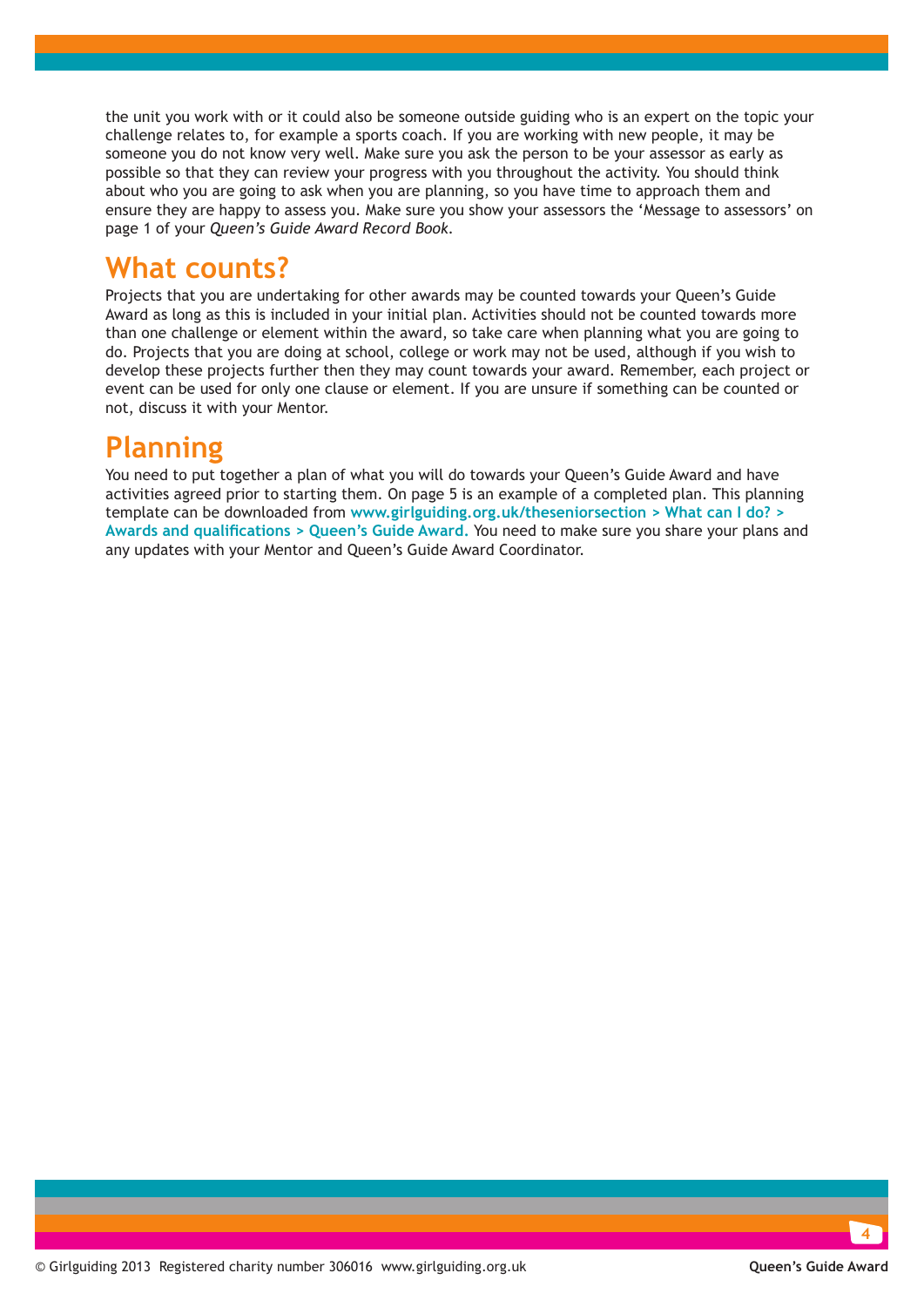| Year                     | ۹ñ                                                          | Feb                                                                                                                                | Mar                                                        | 후                                      | May                                                                                    | $\frac{5}{2}$ | $\overline{5}$                                                                             | Aug                                                                        | Sep                                               | <b>Ct</b>                                 | $\frac{8}{2}$                       | Dec |
|--------------------------|-------------------------------------------------------------|------------------------------------------------------------------------------------------------------------------------------------|------------------------------------------------------------|----------------------------------------|----------------------------------------------------------------------------------------|---------------|--------------------------------------------------------------------------------------------|----------------------------------------------------------------------------|---------------------------------------------------|-------------------------------------------|-------------------------------------|-----|
| $\overline{\phantom{0}}$ |                                                             |                                                                                                                                    |                                                            | sign up to<br>mentor/<br>Award<br>Meet | 1-Help at<br>Rainbow/<br>sign-off<br>Leader<br>Unit                                    |               | finals/job<br>Break for<br>hunting                                                         |                                                                            |                                                   |                                           |                                     |     |
| $\mathbf{\tilde{z}}$     |                                                             | 1-Cook at<br><b>Brownie</b><br><b>Brownie</b><br>Holiday/<br>sign-off<br>Leader                                                    |                                                            |                                        | 2-Permit &<br>expedition/<br>Supervisor<br>practice<br>sign-off<br>DofE<br><b>DofE</b> |               | 2-Expedition<br>& qualifying<br>DofE<br>expedition/<br>Assessor<br>sign-off<br><b>DofE</b> | Cabaña/<br>Staff or<br>sign-off<br>5-Visit<br>leader<br><b>Our</b><br>trip | travelling<br><b>Break</b> for<br>Mexico<br>after | animation<br>evening<br>3-Start<br>school | 4-Decide<br>mentor<br>topic<br>with |     |
| Σ                        | 1-Planning<br><b>Brownies</b><br>meeting<br>District<br>for | project<br>4-Start                                                                                                                 | 1-Plaming<br><b>Brownies</b><br>meeting<br>District<br>for |                                        | Adventure<br>Day/Event<br>1-District<br>Organiser<br><b>Brownie</b><br>sign-off        |               |                                                                                            |                                                                            |                                                   |                                           |                                     |     |
| 4                        |                                                             | project at<br>4-Present<br>District<br>event                                                                                       | Award for<br>Present<br>sign-off<br>County                 |                                        |                                                                                        |               |                                                                                            |                                                                            |                                                   |                                           |                                     |     |
|                          |                                                             |                                                                                                                                    |                                                            |                                        |                                                                                        |               |                                                                                            |                                                                            |                                                   |                                           |                                     |     |
| <b>Notes</b>             | 1-Service in Guiding                                        | Task and finish group - to be confirmed, no relevant opportunities at present - have subscribed to webpage.<br>2-Outdoor Challenge | 3-Personal                                                 | <b>Skills</b>                          | 4-Community Action                                                                     |               | 5-Residential Experience                                                                   |                                                                            |                                                   |                                           |                                     |     |

© Girlguiding 2013 Registered charity number 306016 www.girlguiding.org.uk **Queen's Guide Award**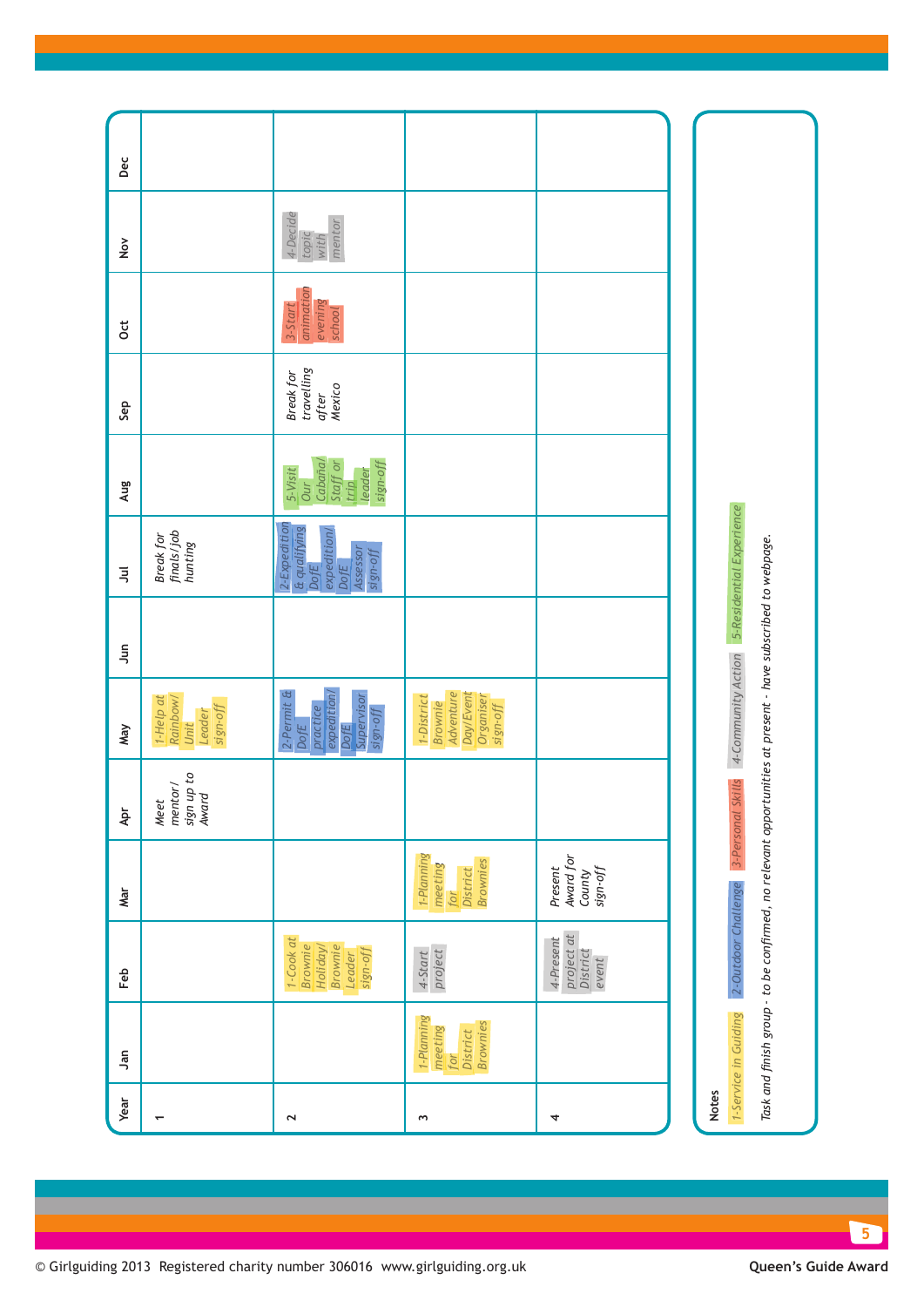### **Taking a break**

You can take up to 12 months out from the award. There are many different reasons you might want to take a break, for example to fit around starting a new job, exams, travelling or other personal circumstances. This can be in one go or split into smaller breaks. If possible, breaks should be planned in at the beginning of the award. However, it is possible to arrange time out during the award if the need arises by discussing it with your Mentor and Queen's Guide Award Coordinator.

#### **Top tip**

Over the three years your plans may change. Remember to share your updated plan with your Mentor and Queen's Guide Award Coordinator.

### **Recording what you have done**

Keep track of what you have done using the *Queen's Guide Award Record Book* (available from **www.girlguidingshop.co.uk**, order code 6322). You might also like to put together a more detailed record of what you have done. This will allow you to include more information and evidence of what you have achieved. You can do it through video journals, blogs, scrapbooks, a display, a written journal, a calendar and so on.

Keeping a record of your accomplishments will help you in the future. Your Queen's Guide Award will open doors to you as it shows your commitment and perseverance – virtues many employers for one look for.

It is up to you, in agreement with your Leader and Mentor, to decide how you are going to present what you have done for the award. Be creative and use your imagination.

### **Finished?**

Once you have completed all the clauses, complete your record book and send it to your Queen's Guide Award Coordinator. She will confirm that you have completed the award, send the book to Girlguiding Headquarters to be signed by the Chief Guide and inform your Country or Region office.

It is a good idea to take a photocopy of your record book before you send it to anyone, and to always to send it by recorded or special delivery.

After your award is confirmed, it's time to party! It is a great chance for your family, friends and others who supported you to share in celebrating your fantastic achievement.

Girlguiding will also invite you to a celebration of your award, where you can share your success with other Queen's Guides. You will be invited to three events to choose from (which may be different times on the same day). If there are special circumstances, such as graduation, exams or working abroad that make it difficult for you to attend the dates offered, please let Girlguiding know and we will do our best to accommodate you.

### **Support**

There are a number of Girlguiding resources and programmes which can help you further.

- } *Going Away With Guiding* (available from **www.girlguidingshop.co.uk**, order code 6478)
- } Activity suggestions in [Look Wider and More, available to download from](http://www.girlguiding.org.uk/seniorsection/whatcanido/lookwider/lookwider.html) **www.girlguiding.org.uk/ [theseniorsection > What can I do? > Look Wider](http://www.girlguiding.org.uk/seniorsection/whatcanido/lookwider/lookwider.html)**.

### **Don't forget**

Check if what you are planning to do for your Queen's Guide Award can be counted towards your other awards and qualifications, for example Look Wider or your Duke of Edinburgh's Award. If using an activity for more than one award or qualification you will need to decide and plan this beforehand, as the requirements for the different awards could vary slightly and you need to make sure you fulfil the requirements for all.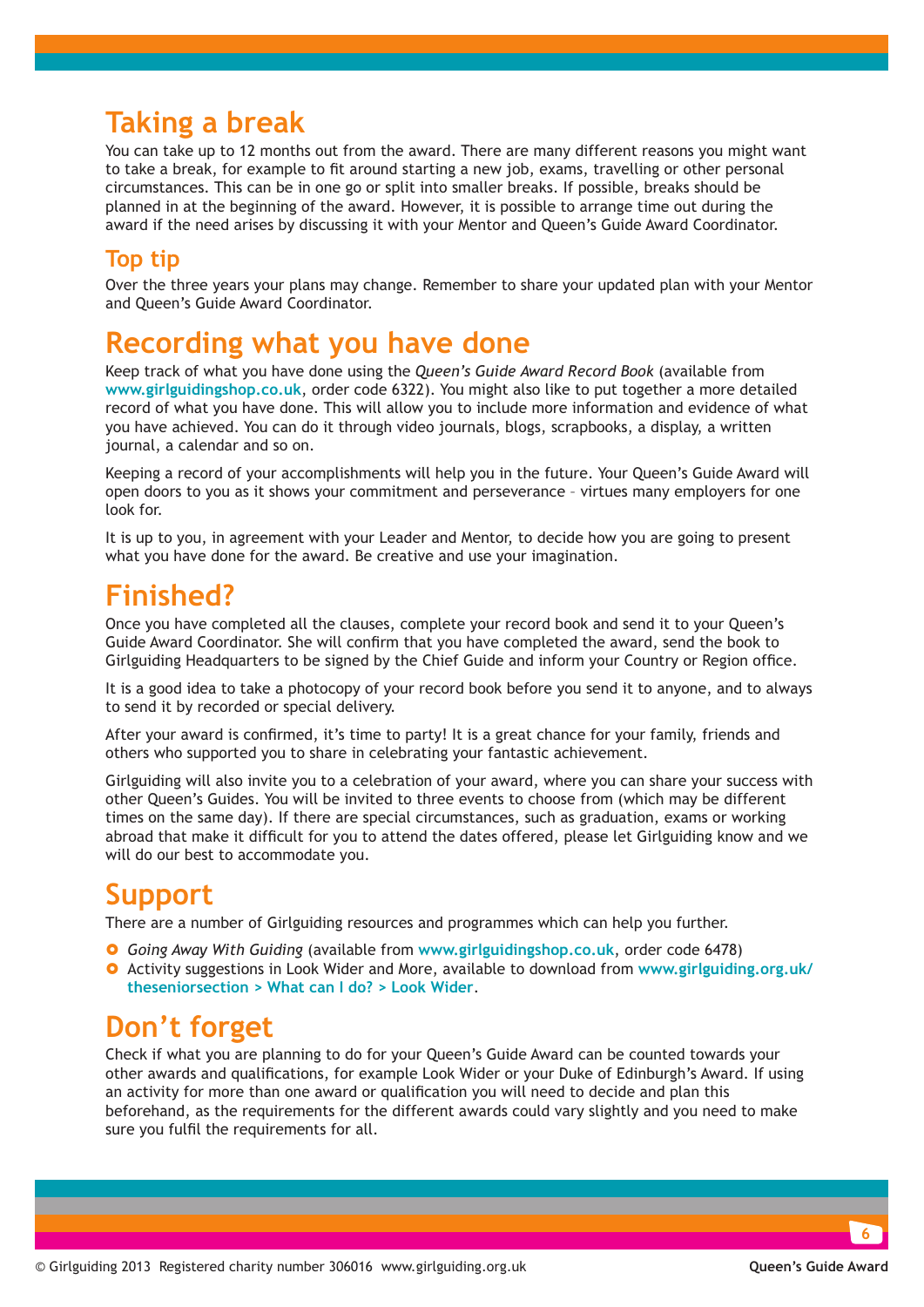If you decide to stop working on the award, you can restart after at least a year's gap. Bear in mind that you can restart only once. Any challenges that you completed during your first attempt cannot be counted towards a second attempt, but any that were planned and not started the first time round can still be used.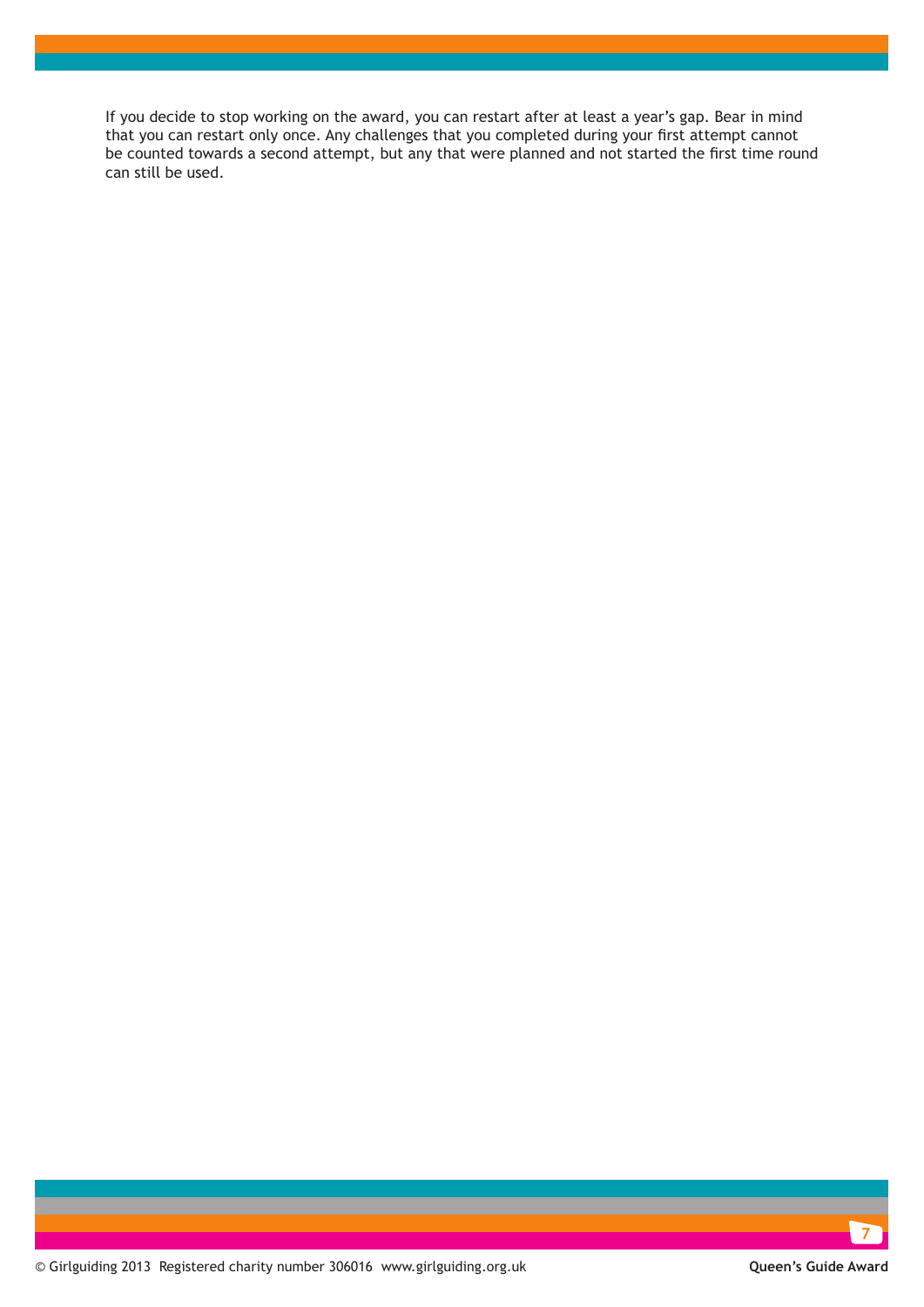## **Service in guiding**

**Take an active part in guiding at a variety of levels.**

Complete all four elements. At least one element should involve working with a minimum of two guiding sections.

This clause is your opportunity to make a personal contribution to guiding. It requires a significant commitment to the charity but is extremely rewarding when completed.

You should plan all four elements carefully, as one activity cannot be counted twice. So, for example, you cannot use the same residential event for both element 1 (practical service) and element 2 (taking on a new responsibility). Also, don't forget that at least one of the elements must include two different guiding sections (Rainbows/Brownies/Guides/The Senior Section).

### **Element 1**

Carry out practical guiding service for a period of 60 hours. At least 20 of these hours should be dedicated to one particular activity or project.

This element is meant to demonstrate a sustained commitment to guiding, so you should try to make sure that the service is done over a period of a few months rather than during one residential event.

You can use a variety of activities to count towards this element. A few examples are:

- **O** regular unit meetings as a Young Leader or Leader
- **O** volunteering as an Adviser, Trainer or Commissioner
- **O** working as a member of a service team at a camp
- **O** taking part in a GOLD project
- **O** volunteering at a Girlguiding shop
- **O** volunteering at a campsite or activity centre
- **O** running peer-education sessions for other girls through 4.

There are many other forms of service. If you have any other ideas, talk them through with your Mentor.

### **Element 2**

Attend a residential guiding event and accept a responsibility that is new to you or that furthers your guiding experience. The responsibility should be appropriate to your capabilities and the event should last for at least two days and two nights.

A large part of giving service in guiding is the ability to take on new challenges. This element will give you the opportunity to take part in a residential guiding event and to expand your skills.

There are many activities you could take responsibility for, such as:

- **O** take charge of games and activities at a camp or holiday
- **•** be leader-in-charge at a camp or holiday
- **•** be a nominated first aider at a camp or holiday
- **O** become a Trainer and run some sessions at an event
- **O** lead a group at an international event.

Don't forget that there are many Girlguiding training opportunities that may help you to complete this element. These includes 1st Response and the Going Away With Scheme. Have a chat with your Mentor about the role you'd like to take on and how you will tackle the challenge.

### **Element 3**

Take an active part in the planning of an event that involves the participation of at least two units.

This element will require you to work alongside others and develop teamwork skills.

It will also require you to prepare well and communicate with other members of your working group.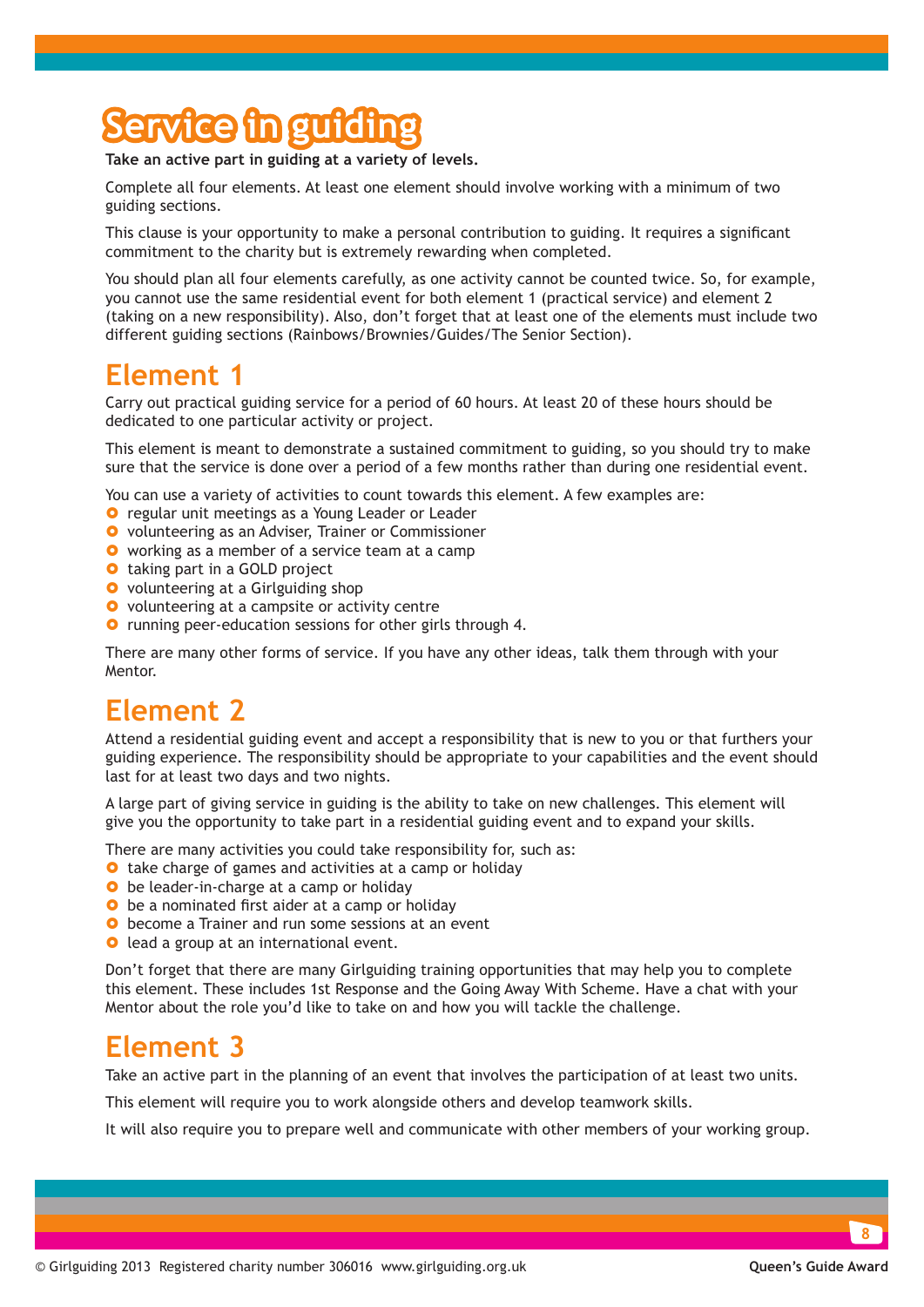Some ideas could include:

- **O** Rainbow Fun Day
- **O** Brownie Adventure Day
- **O** Guide Activity Day
- **O** Division campfire
- **O** World Thinking Day celebration.

Contact your local Commissioner to see if she can help you with some ideas of what to do.

#### **Mentor help**

Your Mentor will help you decide what type of event to organise and will give you some tips on getting enough support for the event.

#### **Top tip**

Remember to make sure you have qualified instructors for any adventurous activities you might be running.

### **Element 4**

Actively participate in a working group or committee run by Girlguiding or your Country or Region, or get involved in a Girlguiding issue. Track progress and give feedback on your experiences to a local unit.

This element is an opportunity to get involved in guiding projects outside your own County. It is also a chance to contribute to the development of Girlguiding. There are a number of ways to get involved, including:

- **O** joining your Country or Region's council or forum
- **O** joining the British Youth Council delegation
- **O** volunteering for a task and finish group
- **O** volunteering for a working group working on a UK-wide event
- **O** visiting and taking part in a WAGGGS seminar
- **O** joining the Scottish Youth Parliament delegation
- $\bullet$  joining the national SSAGO executive committee.

Again, have a chat with your Mentor to decide on an appropriate project to become involved in. Track the progress of the project and then pass on your experiences to a local unit so that they know what's going on.

#### **Top tip**

To find out about opportunities with Girlguiding, **[www.girlguiding.org.uk > Members' area > What's](http://www.girlguiding.org.uk/members_area__go/whats_happening/volunteering_opportunities.aspx)  [happening > Volunteering opportunities](http://www.girlguiding.org.uk/members_area__go/whats_happening/volunteering_opportunities.aspx)**. Keep an eye also on **[www.girlguiding.org.uk/](http://www.girlguiding.org.uk/theseniorsection) [theseniorsection](http://www.girlguiding.org.uk/theseniorsection)**, YeSS e-newsletter and Country or Region communications for more opportunities.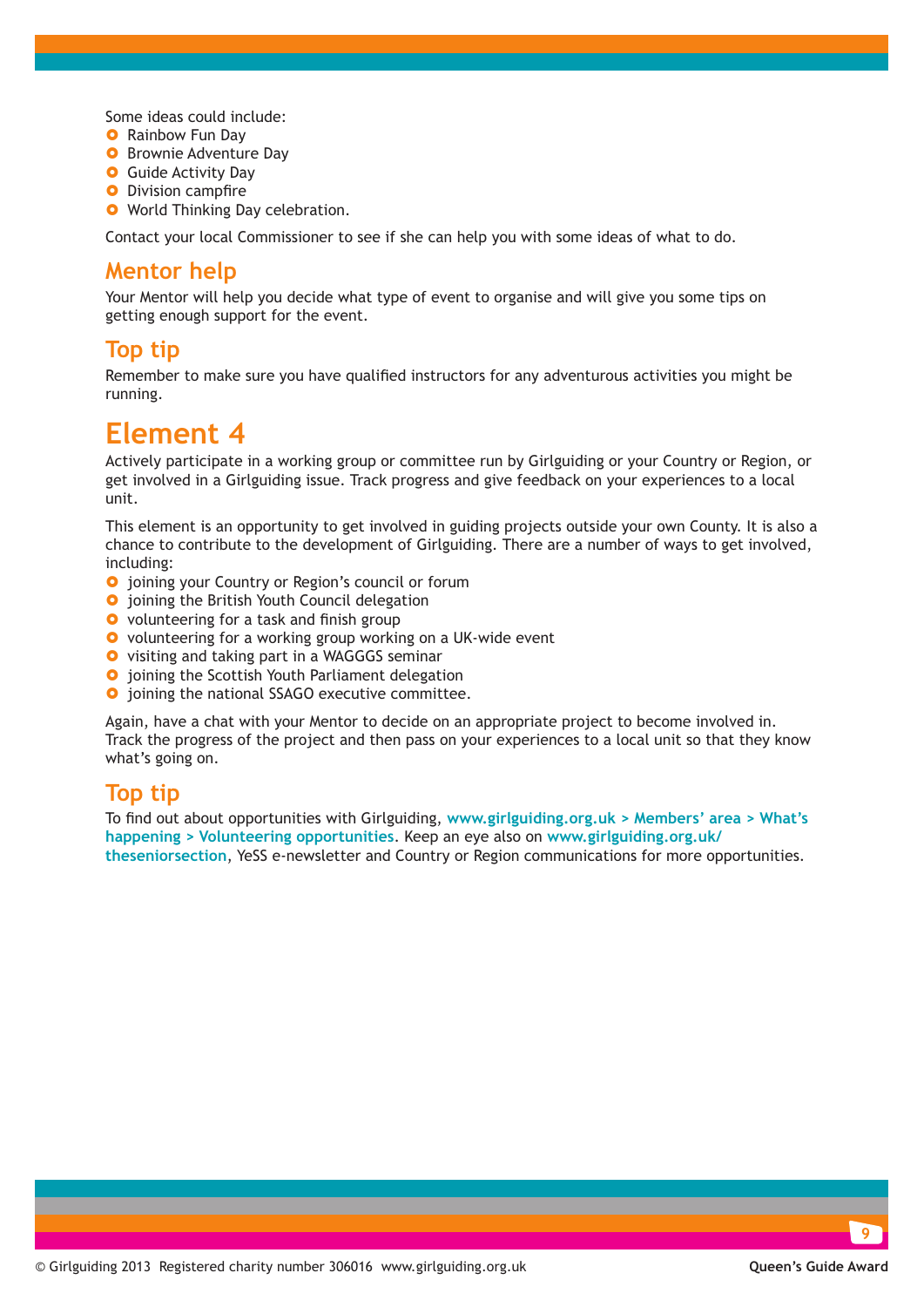## **Outdoor challenge**

**Develop leadership and teamwork skills in an outdoor environment.**

Participate in an outdoor challenge and demonstrate leadership skills as well as the ability to be part of a team by completing both elements.

When taking part in a residential event and outdoor activities you must be able to lead your peers as well as work with them. The outdoor challenge is about developing your leadership and teamwork skills by preparing for and undertaking an exploration or expedition. To complete the clause, you must participate in two elements of an outdoor challenge and be able to demonstrate leadership skills and the ability to be part of a team while doing both.

The County Outdoor Activity Adviser, or the person who has responsibility for outdoor activities in your County, has overall responsibility for this clause and will coordinate the assessment. You must discuss your detailed plans with her prior to making any bookings. She will enable you to have access to the training and support you need. If the challenge is to be carried out overseas, then the International Adviser must also be included in early planning discussions.

### **Element 1**

Before undertaking the challenge you must have undertaken and completed the following.

#### **The first six modules of either The Senior Section Permit or the Going Away with Scheme.**

- 1. Plan a residential event.
- 2. Organise and administer a residential event.
- 3. Plan for safety and security of yourself and others (including risk assessments).
- 4. Make health and first aid arrangements.
- 5. Organise catering arrangements.
- 6. Organise and maintain equipment for activities. (In the Going Away With Scheme you need to complete only some of module 6.)

During your expedition or exploration for Element 2, you should have or be working towards other modules as appropriate to fulfil the requirements in *The Guiding Manual* (**[www.girlguiding.org.uk/](http://www.girlguiding.org.uk/guidingmanual) [guidingmanual](http://www.girlguiding.org.uk/guidingmanual)**) regarding your group members – who they are, their ages and the venue for your event. If you already hold a qualification, is does not have to be redone.

#### **Further training as required to prepare you for the challenge.**

Speak to your Mentor and your Outdoor Activities Adviser to establish your training needs for your chosen event. You may be very experienced and so need little further training, or this could be your first real experience of leadership in the outdoors. Some types of exploration or expedition will require you to complete a Girlguiding or other qualification, such as:

- **O** canoeing (with British Canoe Union)
- **O** sailing (with Royal Yachting Association)
- **O** rowing (Girlguiding's Rowing Scheme)
- **•** walking (Girlguiding's Walking Scheme)
- **O** power cruising (Girlguiding's Power Cruising Permit)

Ensure that your whole group has sufficient skills and experience to enable them to take part in the exploration or expedition as planned.

Remember to discuss your detailed plans and purpose with the County Outdoor Activities Adviser (and the International Adviser, if appropriate) prior to making any bookings. Discuss your ideas with your Mentor and Queen's Guide Award Coordinator too and keep them informed throughout.

### **Element 2**

Participate in an exploration or expedition to last four days (three nights) accompanied by your peers.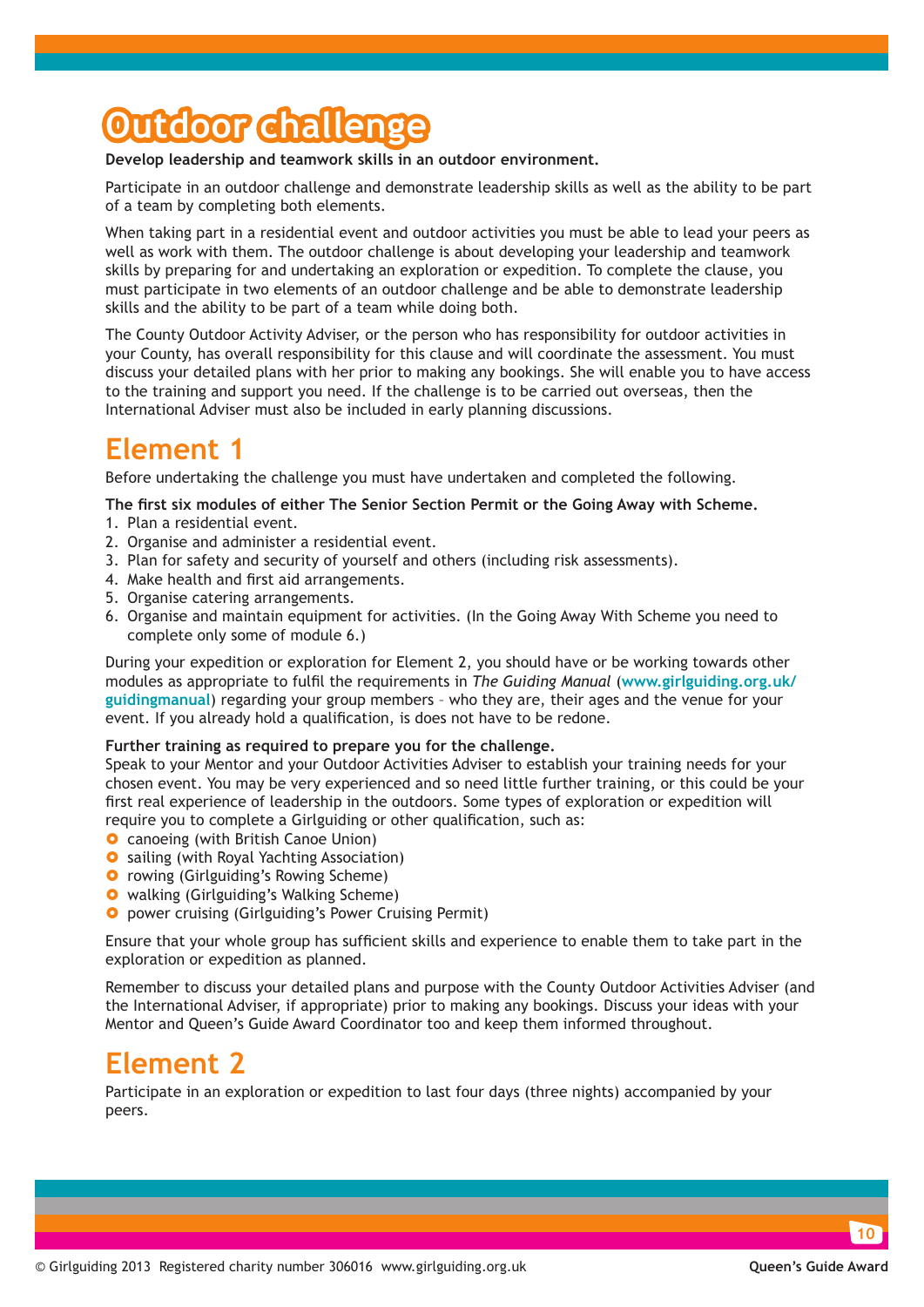#### **Purpose and plan**

Your exploration or expedition should have a purpose (decided prior to the trip and approved by your Mentor and the County Outdoor Activities Adviser) and a clear plan as to how you are going to achieve it. You can choose anything that appeals to you, such as:

- **O** exploring historic buildings
- **O** examining town layouts or architecture
- **O** examining the flora and fauna of an area
- **O** looking at the development of the group dynamic in your team.

These are sample ideas only so take time to think about what you would like your purpose to be and discuss it as a team.

Every award expedition or exploration undertaken is different and therefore looked at individually to guarantee fair assessment.

#### **The group**

Members of the group can be anyone aged between 14 and 25 (inclusive) and need not be members of Girlguiding. At least one other member of the group must be female. The need for flexibility at the upper age range is recognised, however, and may be extended by the Outdoor Activity Adviser (or equivalent), on a case-by-case basis, by up to two years.

The following conditions are very important.

- **O** You must have the written consent from an adult with parental responsibility for anyone under the age of 18 and these adults must be notified if the group is to include males.
- **O** Every person attending must complete a Health Information form.
- **O** There must be a minimum of four in the group and a maximum of seven.
- **•** You must complete the relevant Girlguiding forms and obtain the necessary permissions.
- } You must adhere to the requirements set out in *[The Guiding Manual](http://www.girlguiding.org.uk/guidingmanual)*.
- **•** A maximum of four members of the group may be assessed for the award, and each candidate must take a leadership role during the challenge.
- **O** All members of the group being assessed must prepare a report of the challenge in a format of their choice for the assessor, showing where and how they actively took a leadership role (there may be a number of leader tasks or you could rotate), as well as playing their part in the team.

#### **Where?**

The area in which you carry out your exploration or expedition is your decision, but you must demonstrate an understanding of *[The Guiding Manual](http://www.girlguiding.org.uk/guidingmanual)* requirements to show you are going to be safe there. Where possible, ask that an adult is easily contactable and available within that area. This is done through the notification process and your Outdoor Activities Adviser will be able to help.

You may stay in any type of accommodation, such as a youth hostel, camping barn or campsite. You will be responsible for having the correct equipment and for making sure that it is carried by you or available to you when and where needed. Arrangements for any members of your group with special needs can be discussed with your County Special Needs Adviser as well as the Outdoor Activities Adviser.

#### **Your report**

Keep a record or a log of events during the exploration or expedition, including how your leadership and teamwork skills have developed. The report can be in any format, as agreed with your Mentor and Outdoor Activities Adviser. You may wish to use:

- **O** photographs
- **O** video/audio recording
- **O** drawing
- **O** poetry
- **O** written report
- **O** PowerPoint presentation.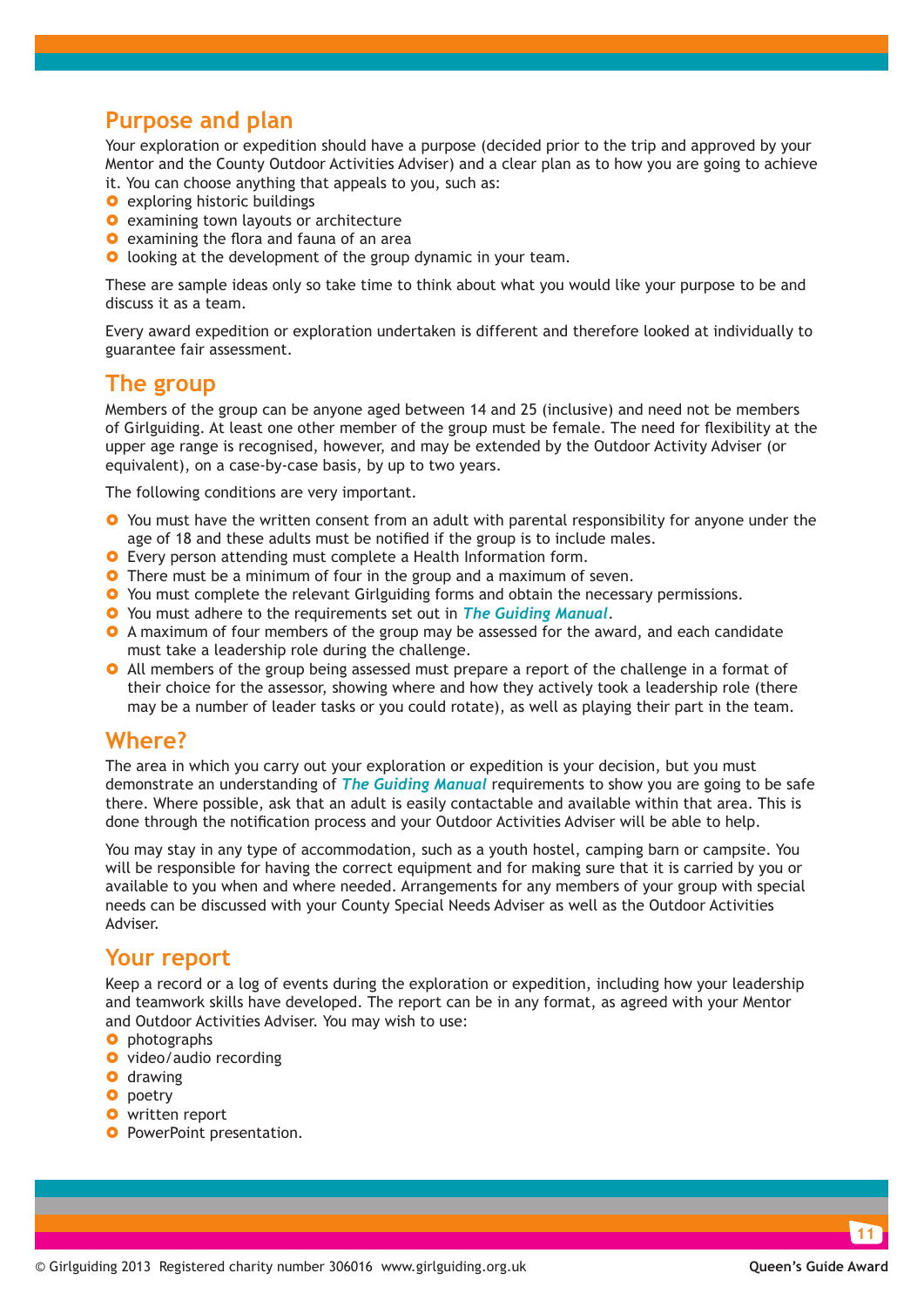On your return, present your report (where possible to an interested group) and get your record book signed by your assessor.

### **Explorations**

If you choose to do an exploration, it should be at least 30 miles from your home, preferably in a location (urban or rural) that is not known to either you or the other members of your group. If you have visited the area or place before, your exploration must challenge and extend your knowledge of it.

### **Expeditions**

If you choose to do an expedition you may travel by various methods, the minimum distances are set out in the table below.

| <b>Expedition type</b>                                  | <b>Distance</b>           |
|---------------------------------------------------------|---------------------------|
| Foot                                                    | 50 miles                  |
| <b>Bicycle</b>                                          | 170 miles                 |
| Horseback                                               | 75 miles, 6 hours per day |
| Canoeing                                                | 6 hours per day           |
| Canoeing on rivers and canals with locks                | 40 miles                  |
| Canoeing on the Norfolk Broads                          | 50 miles                  |
| Canoeing on rivers with white water (BCU 2)             | 40 miles                  |
| Sailing offshore                                        | 100 miles                 |
| Sailing inshore                                         | 80 miles                  |
| Sailing on the Norfolk Broads or other inland waterways | 60 miles                  |
| Dinghy sailing                                          | 60 miles                  |
| Rowing                                                  | 6 hours per day           |
| Rowing on rivers                                        | 30 miles                  |
| Power cruising including travel through locks           | 8 hours per day           |

#### **Overseas**

If the exploration or expedition is to be carried out overseas, you must fulfil the same requirements as for an exploration or expedition in the UK. From the beginning, talk with your County International Adviser as well as your County Outdoor Activities Adviser. The International Adviser can assist on the overseas aspect, and may be able to help in establishing useful contacts.

#### **Top tip**

If you intend to use your expedition for your Duke of Edinburgh's Award Gold Expedition, you need to check with both your Queen's Guide Award Coordinator and DofE Adviser that you are fulfilling the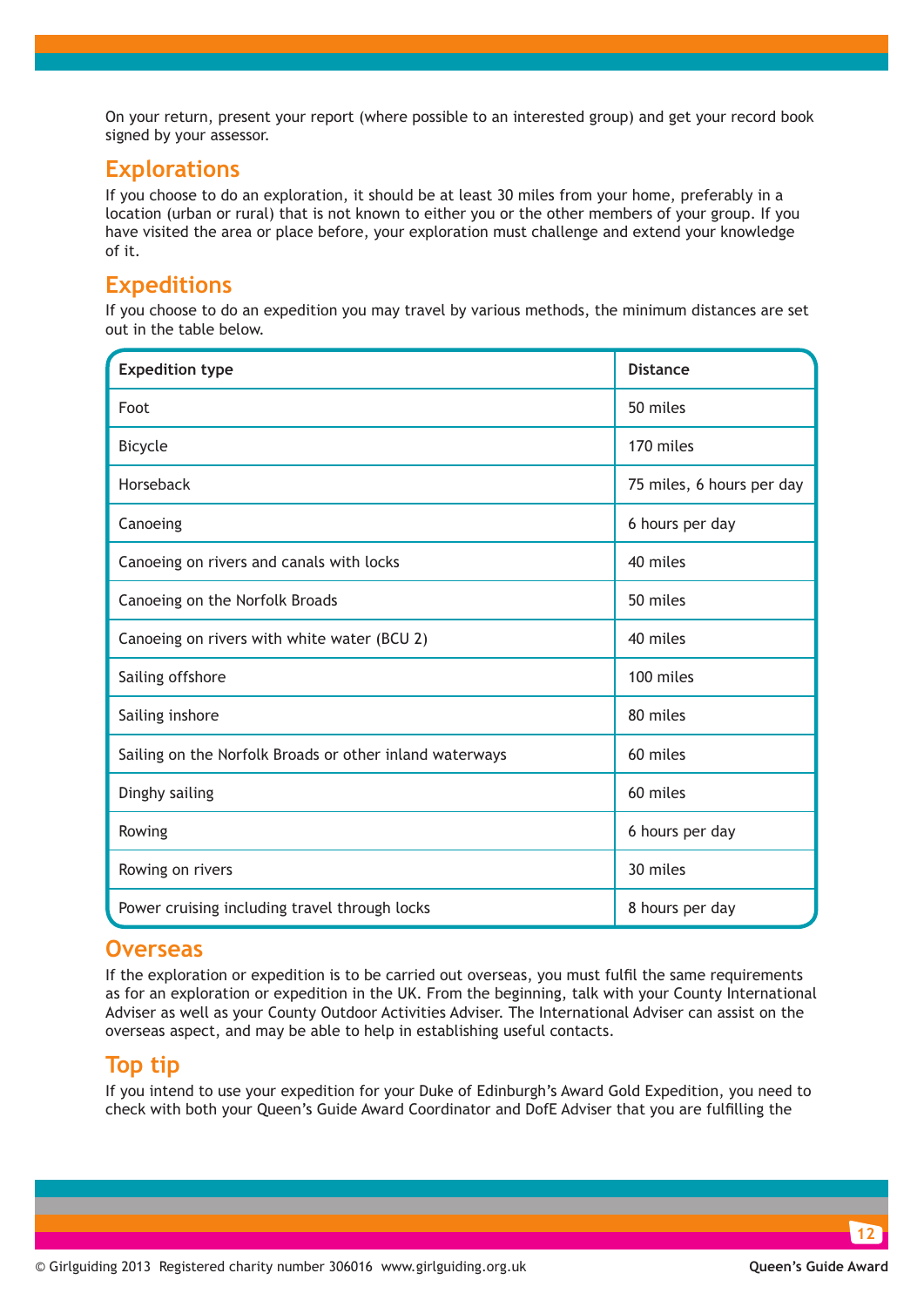requirements of both awards. Make sure everyone who needs to know you are planning to do this does so when you start planning your Queen's Guide Award.

### **Don't forget**

You need to have the correct licence for the expedition or exploration you are undertaking. This might mean doing additional modules to those completed in Element 1. These can worked towards during the expedition or exploration you are undertaking.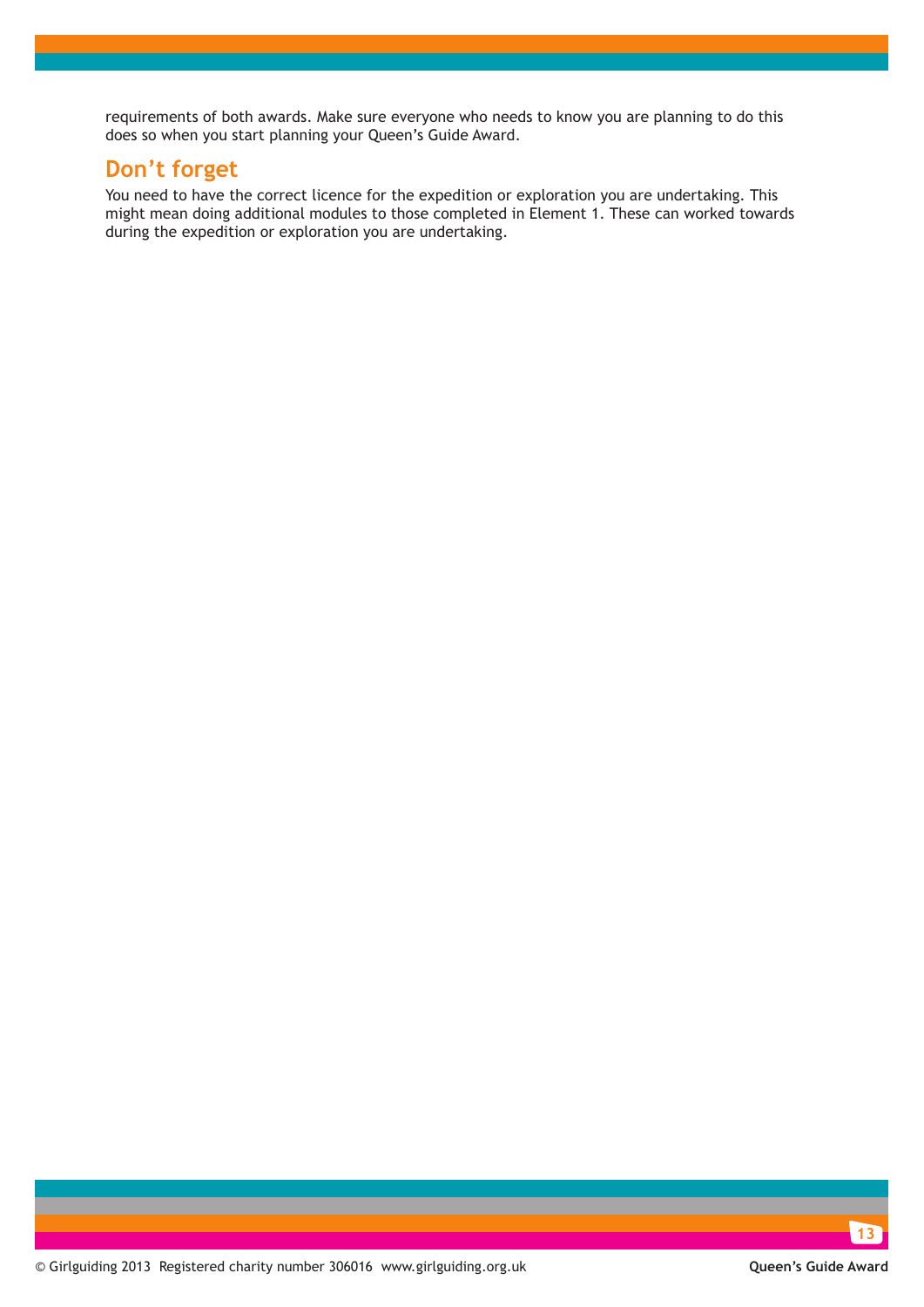## **Personal skill development**

#### **Develop a personal interest or hobby.**

For a minimum of 60 hours over 12 months, take an existing skill to a new personal level or start a new skill and develop it.

It will allow you to develop practical and social skills, meet new people, organise and manage your time, work with others and have fun! If you are stuck for ideas have a look at the activity suggestions in the *Look Wider* download from **[www.girlguiding.org.uk/theseniorsection > What can I do? > Look](http://www.girlguiding.org.uk/seniorsection/whatcanido/lookwider/lookwider.html)  [Wider](http://www.girlguiding.org.uk/seniorsection/whatcanido/lookwider/lookwider.html)**.

Twelve months is a fairly long time to develop a skill so you will need to set yourself targets along the way. You should discuss your proposed targets, dates for review and evaluation with your assessor and then inform your Mentor of your proposed plan. If during the progress of this challenge you feel that your targets should change because they were too easy or unrealistically high, then discuss the matter with your Mentor and assessor and adjust your targets if necessary.

Your assessor for this challenge should be someone who is experienced and knowledgeable in your chosen activity or someone who holds an appropriate governing body or professional qualification, such as a coach or tutor. Discuss with them how you have developed your skill over the last 12 months: what you have enjoyed; what you have found most challenging; and how you could continue to develop your skill if you wished to.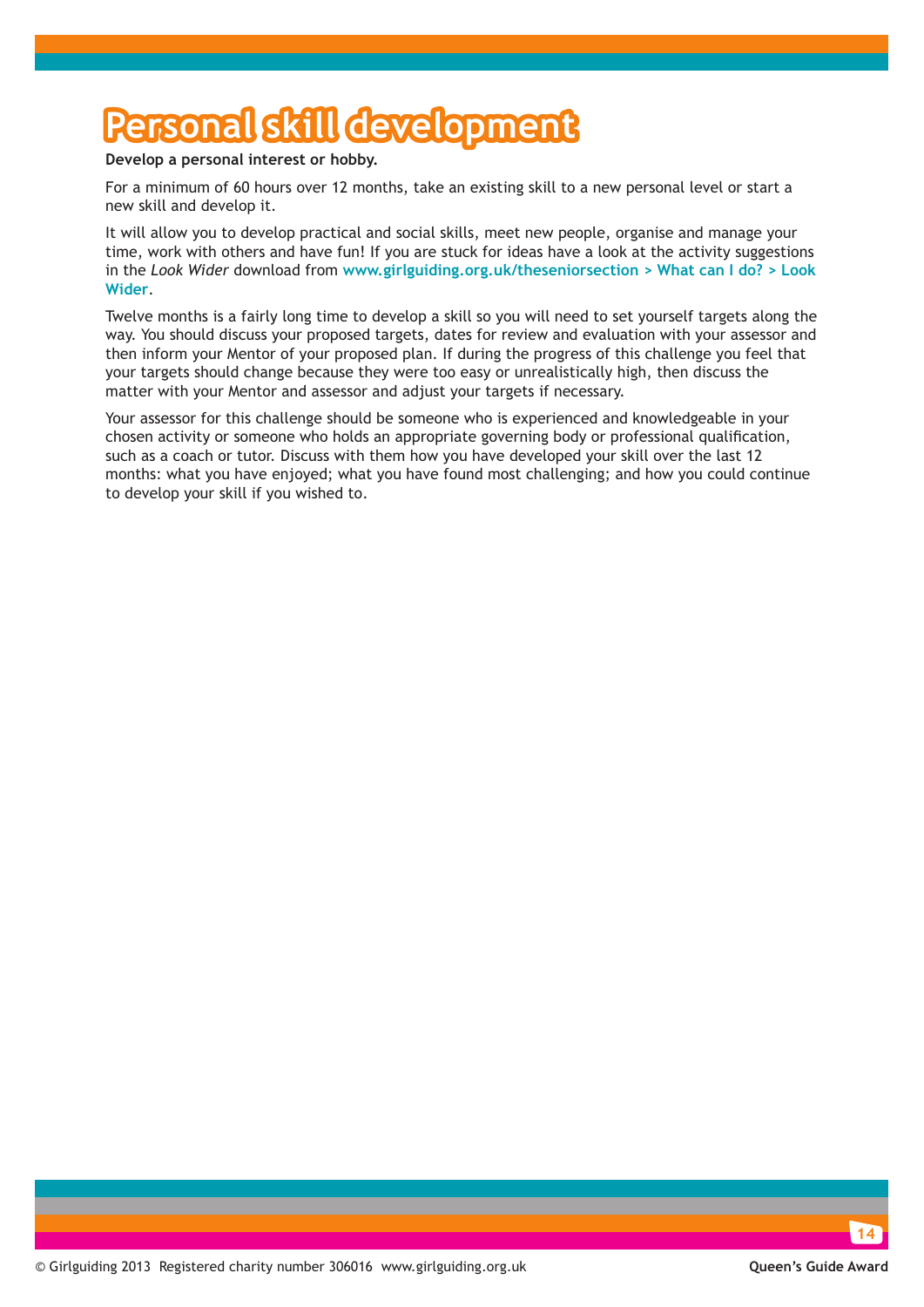## **Community action**

#### **Encourage active participation in the world in which we live.**

This clause will allow you to develop a greater understanding of the world around you and become more involved. Your topic does not have to be related to guiding and should include working in partnership with others in your community.

Over a 12-month period, undertake two projects on a chosen topic. One should be of a practical nature and the other should be research oriented. You have 12 months in which to complete this clause, giving you enough time to finish the projects. Plan well to make use of the whole year. The evaluation should also be carried out within this time.

### **Element 1**

Your chosen topic must enable you to become involved practically at a local or UK-wide level, and allow you to undertake further research to deepen your understanding of the topic at a UK-wide and international level.

Completing the practical and research projects It is up to you if you want to undertake the practical or research part of this challenge first or if you want do a combination of the two throughout the year.

While undertaking both practical and research areas of this challenge make sure you think the following.

#### **a) Your chosen topic**

Make it as dynamic as possible. It could include gathering information from local people about the topic using survey methods, or more traditional sources of information such as books and TV. You could use information from Girlguiding's Girls' Attitude Surveys, available at **[www.girlguiding.org.uk](http://www.girlguiding.org.uk/our_research.aspx)  [> Our research](http://www.girlguiding.org.uk/our_research.aspx)**. Search the web as well for other useful sites. You could also collect case studies during your practical action.

#### **b) Your aim**

Think about what you want to achieve from your practical and research projects. It doesn't matter if you are researching an issue to inform your practical project or vice versa, but deciding this in advance will help.

#### **c) Evaluating your role and the effectiveness of your projects**

Evaluate the projects with those you have worked with. Reviewing your projects is very important so it is essential to do it thoroughly. Think of the following.

- **•** What did you learn from the projects?
- **•** Did you achieve your aims and objectives?
- **•** What difference did you make to others?
- **O** If you did it again, what would you do differently?

### **Element 2**

At the end of your 12 months, you should present the findings of your research project and an evaluation of the practical project to those who have been involved or to another group of people to be agreed with your Mentor.

The assessor for this clause should be someone working on the projects with you. Discuss with the assessor your ideas from both the research and practical projects. Your evaluation and research should be presented with originality and at an appropriate time so those involved can attend. You may wish to invite a local Guide or Brownie unit, or a group from The Senior Section, to show them what you have done and how they can make a difference within their community.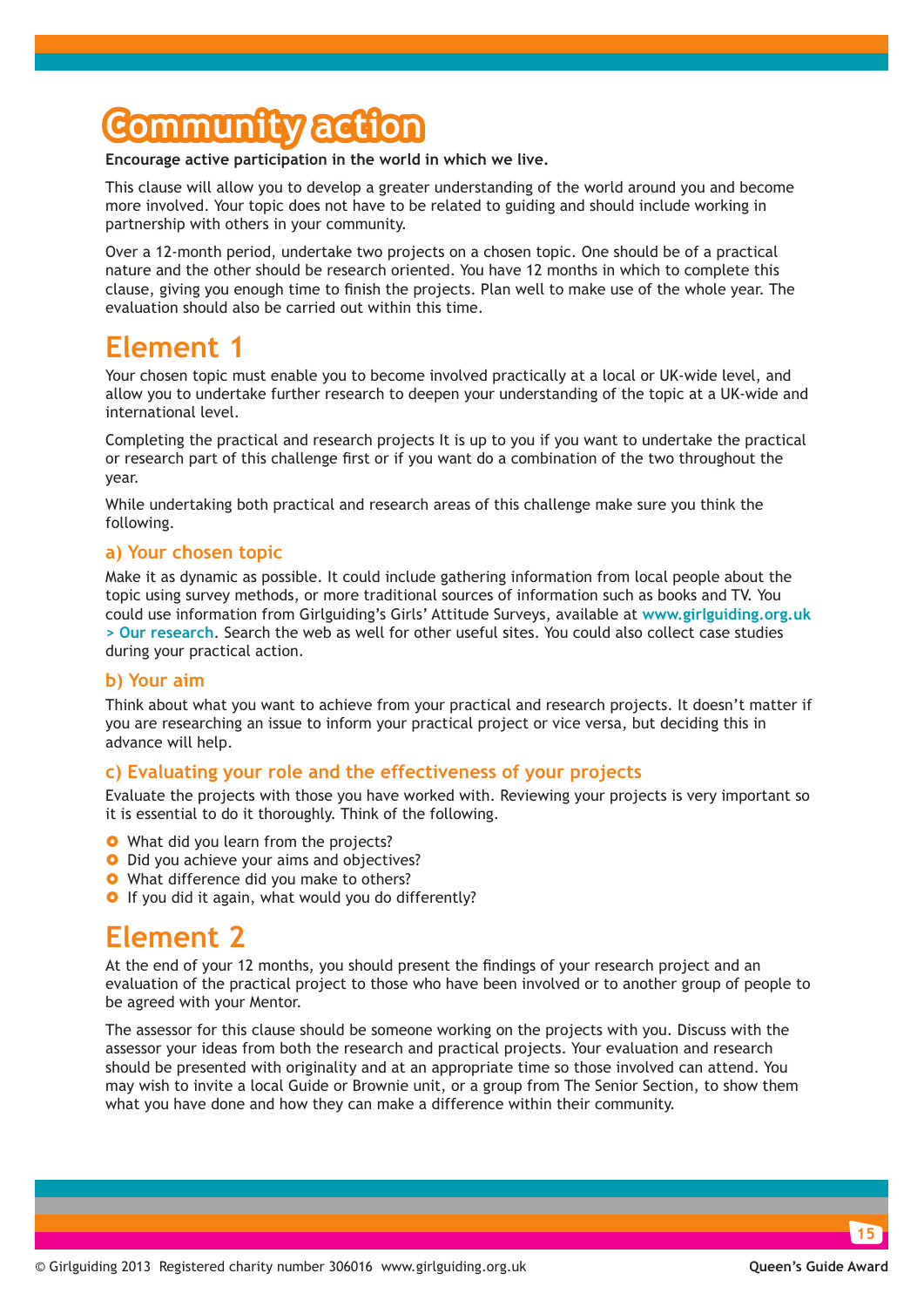### **Topics**

Below is a list of topics that you may wish to consider. It is by no means exhaustive. The topic you choose will depend on your own situation and where you live. Discuss your chosen topic and how you propose to tackle the projects with your Mentor.

- **O** Animal cruelty
- **O** Bullying
- **O** Crime and disorder
- **O** Democracy and citizen involvement
- **O** Discrimination (racial, disability, educational, financial, religious, sexual)
- **O** Drugs (including smoking and alcohol)
- **O** Environment (pollution, recycling, traffic, litter, energy, conservation)
- **O** Food and diet (GM foods, fair trade, exploitation)
- **O** Health
- **O** Homelessness
- **O** Information (access to information)
- **O** Justice
- **O** Literacy
- **O** Parenting and childcare (play needs for children, needs of young parents)
- **O** Personal safety
- **O** Politics
- **O** Poverty
- **O** Refugees and asylum seekers
- **O** Rights (women's rights, human rights, children's rights)
- **O** Sexuality and relationships
- **O** Violence against women and girls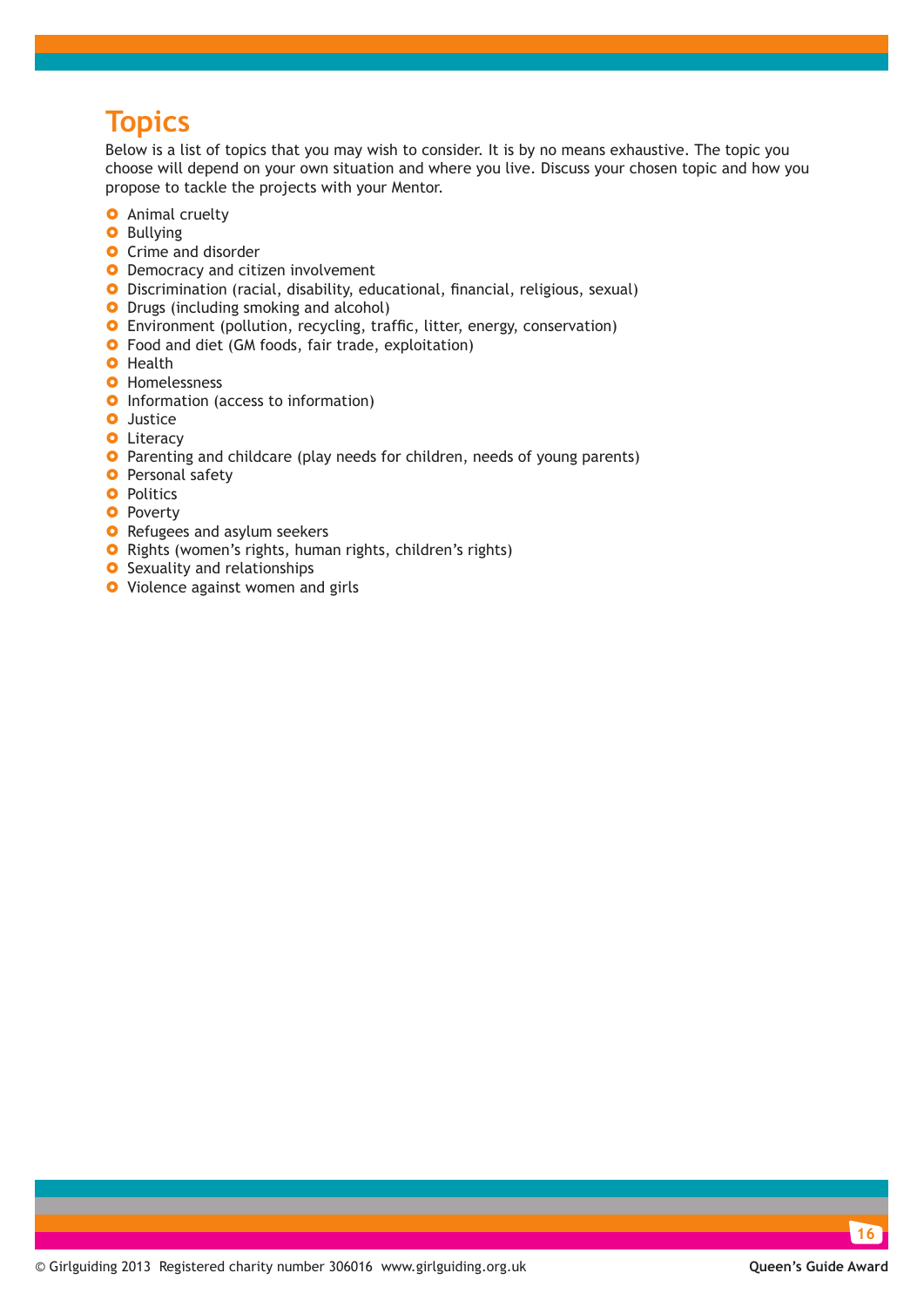|                                      | Local                                                                                                                                                                                     | UK                                                                                                                                                                                          | <b>International</b>                                                                                                                                                                                                 |
|--------------------------------------|-------------------------------------------------------------------------------------------------------------------------------------------------------------------------------------------|---------------------------------------------------------------------------------------------------------------------------------------------------------------------------------------------|----------------------------------------------------------------------------------------------------------------------------------------------------------------------------------------------------------------------|
| <b>Parenting</b><br>and<br>childcare | Carry out research into<br>local facilities for<br>childcare. Are they<br>adequate? How can they<br>be improved? Contact<br>some local agencies to<br>organise a project in<br>your area. | Find out what children's<br>charity organisations<br>are doing around<br>parenting and<br>childcare. What<br>initiatives are they<br>running? How effective<br>are they?                    | How do other countries'<br>childcare provisions<br>compare with the UK's?<br>Do other governments<br>have legislation in this<br>area? Are there any<br>organisations around<br>the world working on<br>such issues? |
| <b>Health</b>                        | Find out about local<br>services for people with<br>HIV/AIDS. Get involved<br>with initiatives that are<br>being run in your area.                                                        | Which communities are<br>at greatest risk from<br>HIV? What organisations<br>are working on<br>preventing infection?<br>What work is being<br>done to find a cure?                          | Which countries are<br>most affected by HIV/<br>AIDS? What is or isn't<br>being done about it?                                                                                                                       |
| Women's<br>rights                    | Find out about<br>provisions and<br>organisations for women<br>in your area. Start a<br>women's group and look<br>into issues facing<br>women in your area.                               | Find out about any<br>legislation that may be<br>going through<br>Parliament that could<br>affect women's rights.<br>What effect would it<br>have? How could you<br>influence this process? | Women's rights vary<br>around the world from<br>culture to culture.<br>Explore the differences<br>and try to find out what<br>different women think<br>about their lives.                                            |
| Water<br>pollution                   | What are the waterways<br>in your area like? How<br>has this changed over<br>the last few decades?<br>Start a canal cleaning<br>group and see what<br>difference you can<br>make.         | Are there similar<br>problems elsewhere? Is<br>anything being done<br>about it?                                                                                                             | What state is the<br>world's freshwater<br>supply in? Is water<br>contamination a big<br>issue elsewhere?                                                                                                            |

The table below shows how sample issues could be explored across the different spheres.